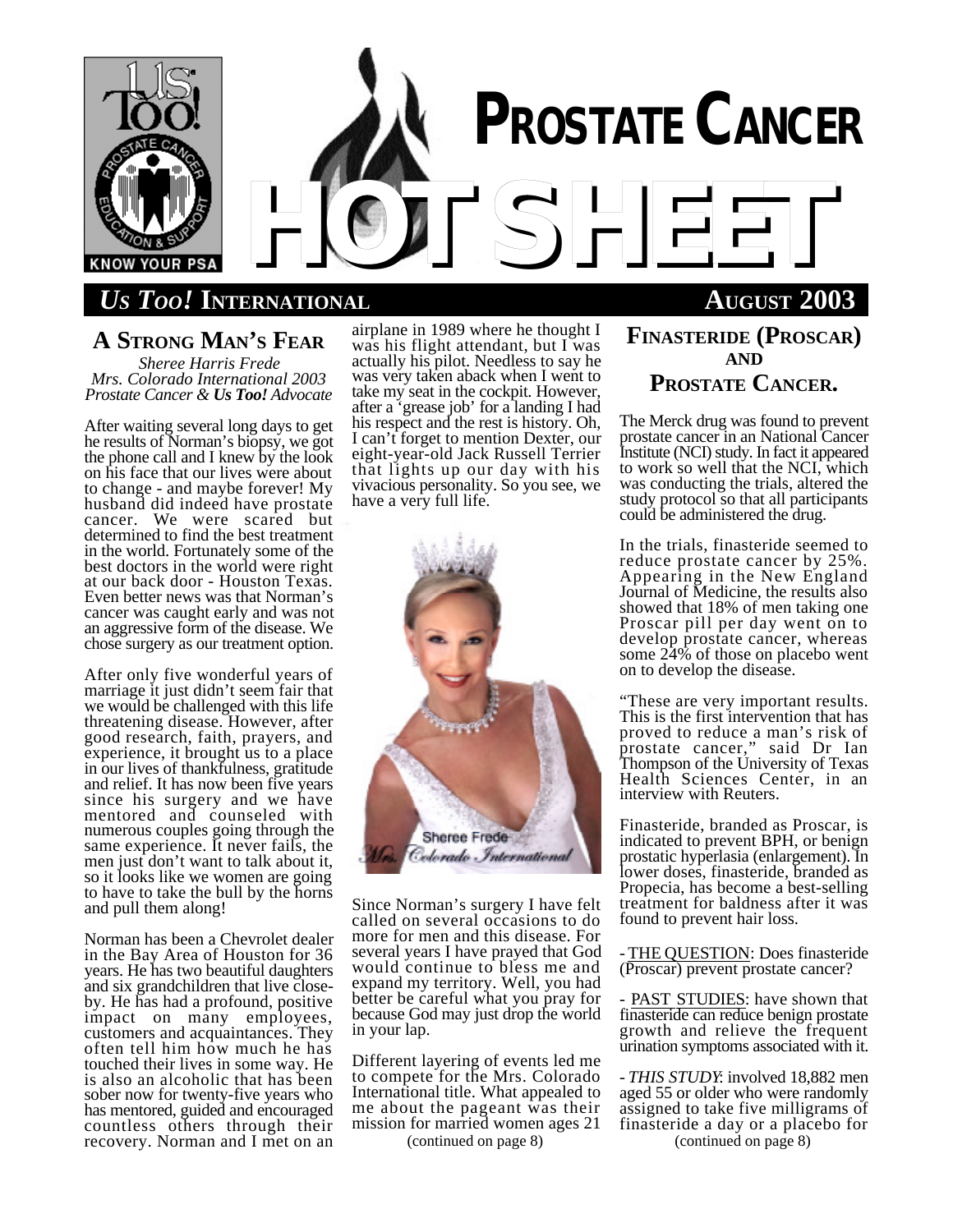# **PROSTATE CANCER NEWS YOU CAN USE**

*Us Too!* publishes a FREE e-mail based news service which provides updates on the latest prostate cancer related news. To subscribe or link to the archives simply visit the *Us Too!* Website: www.ustoo.org

News items contained in *Us Too!* publications are obtained from various news sources and edited for inclusion. Where available, a pointof-contact is provided.

All references to persons, companies, products or services are provided for information only, and are not endorsements. Readers should conduct their own research into any person, company, product or service, and consult with their loved ones and personal physician before deciding upon **any** course of action.



COPYRIGHT 2003, *US TOO!* INTERNATIONAL, INC.

## **EXPERIMENTAL IMAGING TECHNIQUE DETAILS CANCER'S SPREAD TO LYMPH NODES**

A study conducted at Massachusetts General Hospital and University of Nijmegen hospital in the Netherlands indicates that an investigational advanced magnetic resonance imaging (MRI) technique may be able precisely to identify the spread of prostate cancer to lymph nodes.

Published in the June 19, 2003, New England Journal of Medicine, the report details how high-resolution MR studies using an iron-oxide-containing contrast agent produced very accurate localization of tumor metastases, information that could be key in guiding the treatment of men with prostate cancer. The imaging agent currently is being evaluated for U.S. Food and Drug Administration approval.

"These imaging techniques allow us to clearly distinguish between benign and malignant nodes and to construct threedimensional maps to guide surgical planning," says lead author Mukesh Harisinghani, MD, of the abdominal imaging division of the MGH Department of Radiology.

"This approach relies on advanced highresolution MR imaging, detailed and computerized image analysis, and the novel contrast agent - a lymph-nodeseeking magnetic nanoparticle," explains Ralph Weissleder, MD, PhD, director of the MGH Center for Molecular Imaging Research, a professor of Radiology at Harvard Medical School, and the report's senior author. "The experimental aspects of this technique have been tested and validated at MGH over the last decade, and we believe it has the potential of revolutionizing the way we do cancer staging [determining how advanced a tumor is].

Almost 200,000 men in the U.S. are diagnosed with prostate cancer annually, and more than 30,000 die. The course of the disease varies widely, with some men living for years with slow-growing tumors and others needing more aggressive treatment - including surgery, radiation, and testosterone-reduction therapy - to control the spread of their cancer. Being able to identify which patients need aggressive treatment could improve the care of many patients, and a key factor in that identification is finding metastases, tumors that have spread beyond the

prostate.

Standard practice in treating prostate cancer has been for lymph nodes adjacent to the prostate gland to be removed and analyzed for the presence of cancer, but it is not uncommon for metastases to first appear in nodes beyond the usual area of analysis. Standard MRI and computed tomography (CT) scanning cannot detect metastases, so the use of imaging has been limited to identifying enlarged nodes that may contain tumor cells. But some enlarged nodes prove benign, and metastases can occur in very small nodes.

The researchers at MGH and University Medical Center (UMC) in Nijmegen set up a study to examine whether a protocol developed at the MGH could identify prostate cancer metastases in abdominal lymph nodes. Each institution enrolled 40 patients who had been diagnosed with prostate cancer. The patients had preliminary high-resolution abdominal MR studies done before receiving intravenous infusions of the ironcontaining contrast agent. A second set of MR studies was taken 24 hours later. A total of 334 lymph nodes were imaged in the 80 study participants.

The study was designed to allow careful comparison of the imaging studies with the surgical findings for all patients. After the MR studies, the participants received standard prostate cancer treatment, which for most was removal of the prostate gland. Patients had the usual lymph nodes removed for pathologic analysis; however, nine patients had additional nodes removed based on results of the MR studies.

The MR studies indicated that 272 of the imaged nodes were benign. Detectable metastases were found in 63 nodes from 33 patients. All of these diagnoses were confirmed by pathological examination of the removed nodes. And of the 63 malignant nodes, more than 70% were so small they would not have been identified as malignant by current imaging techniques.

"The high accuracy and less invasive nature of this method will allow us to stage our prostate cancer patients more efficiently," says Shahin Tabatabaei, MD, an MGH urologist who is a coauthor of the current report. "This technique may revolutionize the diagnosis and treatment of prostate cancer and probably other genitourinary malignancies."

The researchers note that a large-scale,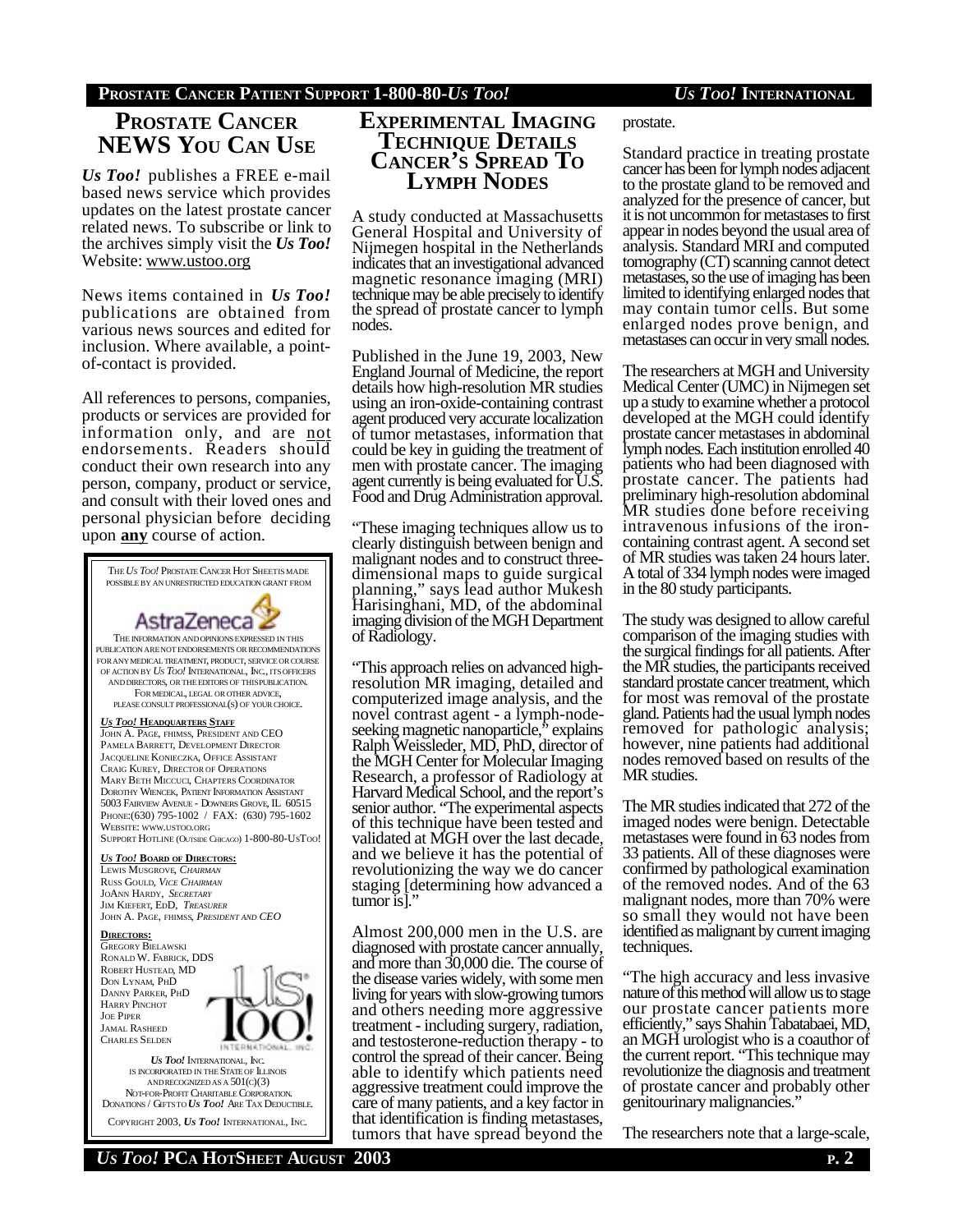controlled clinical trial is needed to assess this technique's impact on patients' outcomes, and they hope to embark on such a study in the near future. But if the study's results hold up, this approach, which uses equipment found at most MR centers, has the potential to significantly improve patient care and to reduce costs by eliminating unnecessary procedures.

"This approach also has the potential to be applied to a wide variety of malignancies," says Harisinghani, who is an instructor in Radiology at HMS. "And eventually we could go beyond staging the disease to offering treatments using lymphotrophic [attracted to lymph-nodes] agents that could attack the metastases without the systemic effects of other chemotherapy drugs."

The research was supported by a U.S. National Cancer Institute grant and funds from the radiology departments at both hospitals. The experimental contrast agent was supplied at no cost by U.S. and French manufacturers of the agent.

**\* \* \* \* \* \* \* \* \* \* \* \***

## **FAILED BRACHYTHERAPY IS NOT A TECHNICAL IMPEDIMENT TO SALVAGE THERMAL THERAPY**

According to a study from the United States, "Thermal therapy is an experimental treatment to destroy solid tumors by heating them to temperatures ranging from 55 degrees C to 90 degrees C, inducing thermal coagulation and necrosis of the tumor.

"We are investigating the feasibility of interstitial microwave thermal therapy as a salvage treatment for prostate cancer patients with local recurrence following failed brachytherapy. Due to the electrical and thermal conductivity of the brachytherapy seeds, we hypothesized that the seeds could scatter the microwave energy and cause unpredictable heating," wrote C. McCann and colleagues, Los Alamos National Laboratory.

"To investigate this, a 915 MHz helical antenna was inserted into a muscleequivalent phantom with and without brachytherapy seeds. Following a 10 W, 5 s input to the antenna, the temperature rise was used to calculate absorbed power, also referred to as specific absorption rate (SAR)," the researchers stated.

"Plane wave models based on Maxwell's

### *US TOO!* **INTERNATIONAL VISIT US ON THE INTERNET AT WWW.USTOO.ORG**

equations were also used to characterize the electromagnetic scattering effect of the seeds. In addition, the phantom was heated with 8 W for 5 min to quantify the effect of the seeds on the temperature distribution during extended heating. SAR measurements indicated that the seeds had no significant effect on the shape and size of the SAR pattern of the antenna," the researchers wrote.

"However, the plane wave simulations indicated that the seeds could scatter the microwave energy resulting in hot spots at the seed edges. Lack of experimental evidence of these hot spots was probably due to the complex polarization of the microwaves emitted by the helical antenna," they added.

The researchers concluded: "Extended heating experiments also demonstrated that the seeds had no significant effect on the temperature distributions and rates of temperature rise measured in the phantom. The results indicate that brachytherapy seeds are not a technical impediment to interstitial microwave thermal therapy as a salvage treatment following failed brachytherapy."

McCann and colleagues published the results of their research in Physics in Medicine and Biology (Feasibility of salvage interstitial microwave thermal therapy for prostate carcinoma following failed brachytherapy: studies in a tissue equivalent phantom. Phys Med Biol, 2003;48(8):1041-1052).

For additional info, contact C. McCann, Los Alamos National Laboratory, POB 1663, Los Alamos, NM 87545

### **\* \* \* \* \* \* \* \* \* \* \* \***

## **ZINC SUPPLEMENTS "INCREASE PROSTATE CANCER RISK"**

A team from the National Cancer Institute found that men who take more than 100mg of zinc supplements a day are at twice the risk of being diagnosed with advanced prostate cancer than those who do not take the supplements.

The researchers studied nearly 50,000 men between 1986 and 2000 who were taking part in the Health Professionals Follow-Up Study.

Over the 14-year period of the study, 2,901 cases of prostate cancer were diagnosed, of which 434 were advanced cases of the

disease.

After comparing zinc supplement use among the men, the researchers found that doses of up to 100mg a day were not associated with prostate cancer risk. However, men who took more than 100mg had more than double the risk of being diagnosed with advanced prostate cancer.

In the UK the recommended daily intake for men is between 5.5 and 9.5mg a day.

The researchers concluded that, while other factors such as extra calcium intake or some other unknown aspect of taking zinc supplements could have influenced their results, their findings "that chronic zinc oversupply may play a role in prostate carcinogenesis" warranted further investigation.

Commenting on the findings, Dr Chris Hiley, head of policy and research at The Prostate Cancer Charity in the UK, said it was clear that altering diets could considerably reduce the risk of many cancers, which had led some people to seriously consider various supplements.

"Many men are interested in reducing the risk of prostate cancer developing and have heard that zinc may help, even though a medical scientific standard of evidence for this does not really exist," he said.

"[The research] does raise concerns about the doses that men are taking. As the lead researcher in this study points out, more research is needed to generate definitive evidence based advice for men on how to manage their risk of developing this all too common cancer."

#### **\* \* \* \* \* \* \* \* \* \* \* \***

## **PROSTATE CANCER RISK SKYROCKETS FOR SMOKERS**

Longtime, frequent smokers significantly increase their risk of prostate cancer, Seattle researchers have found.

Middle-aged men who smoke a pack a day for 40 years increase their risk for prostate cancer by 60 percent. They're twice as likely to suffer an aggressive form of the cancer.

Even those who haven't smoked that long face, on average, a 40 percent higher risk

**P. 3** *US TOO!* **PCA HOTSHEET AUGUST 2003** (continued on page 4)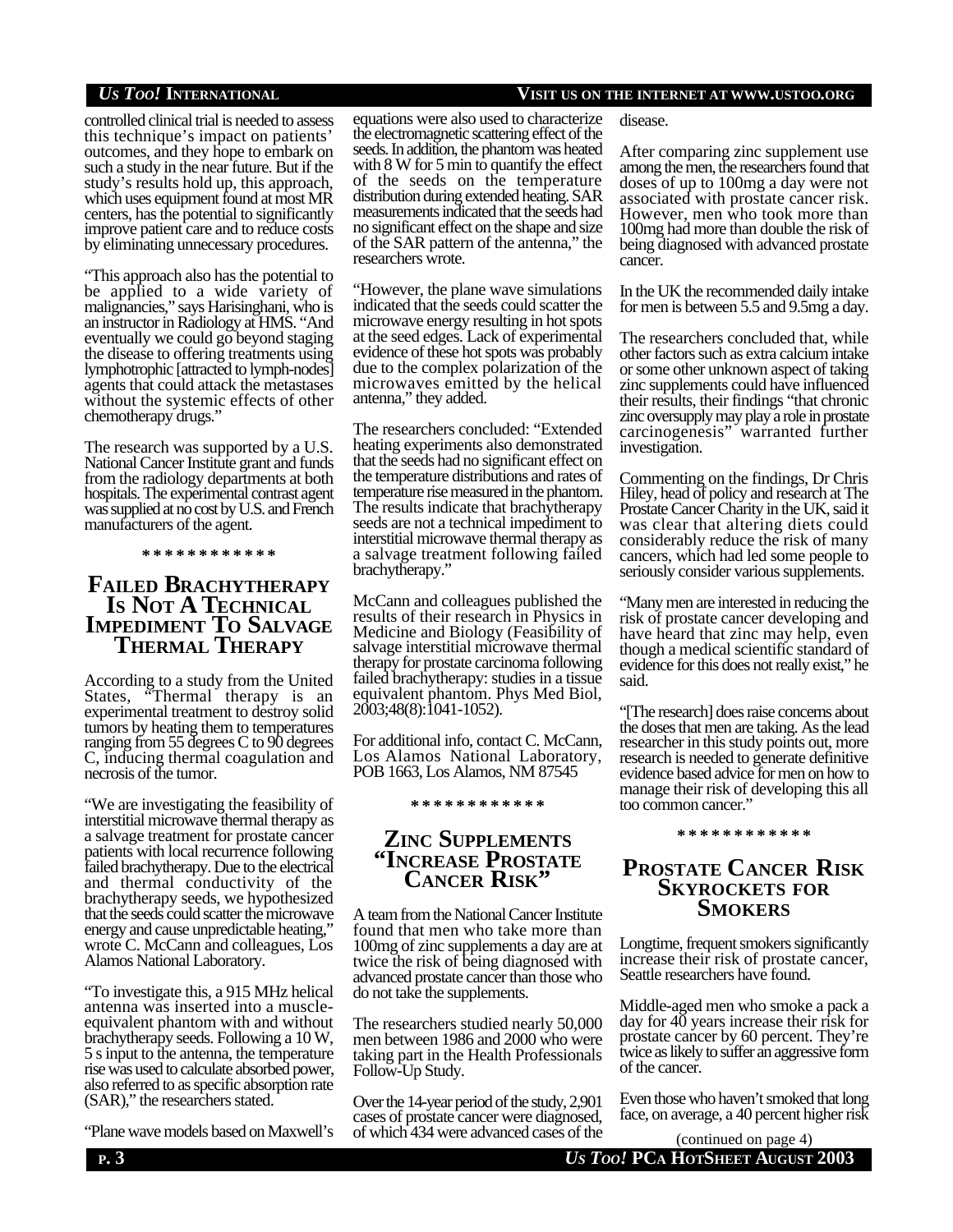### **PROSTATE CANCER PATIENT SUPPORT 1-800-80-***US TOO! US TOO!* **INTERNATIONAL**

# **NEWS YOU CAN USE**

(continued from page 3)

of prostate cancer, according to the study.

The study adds weight to previous findings that link smoking to cancers of the prostate as well as the bladder, cervix, kidney, esophagus and lung. It appears in the July issue of Cancer Epidemiology, Biomarkers and Prevention.

"It should be another message for why men should quit smoking," said Janet Stanford, the paper's senior author and director of prostate cancer research at Fred Hutchinson Cancer Research Center.

"Current smoking and high-dose exposure are associated with a high risk of prostate cancer," she said. "That risk seems to be strongest for the most aggressive, life-threatening forms of prostate cancer."

Stanford was encouraged, however, to discover that men who stopped smoking for a decade lowered their risk to the level of non- smokers.

The study recruited about 1,450 King County residents, both prostate cancer survivors and men with no history of the disease, ages 40 to 64.

Among cancers, prostate cancer kills the most men in this country after lung cancer. This year there will be about 220,900 new cases and 28,900 deaths, the American Cancer Society estimates.

Several theories exist on how smoking leads to prostate cancer. It possibly alters steroid hormone levels, stimulating the growth of regular and malignant prostate cells. Another reason is that cigarettes contain cadmium, a toxin that has been linked to the cancer.

Identified risk factors for prostate cancer are advanced age, family history and being African American. Previous research also has indicated the role of poor nutrition.

The National Cancer Institute, which funded the study, recently started a "9 A Day" campaign to encourage black men to eat more fruits and vegetables.

Stanford and her colleagues, who included University of Washington researchers, collected detailed smoking and cancer histories and accounted for such lifestyle variables as diet. Previous research results are mixed, Stanford said, but recent findings from researchers at Johns Hopkins and Harvard universities also back the connection between smoking and prostate cancer.

### **REDUCEYOUR PROSTATECANCER RISK**

- Stop smoking.

- Eat more vegetables. Tomatoes contain the cancer-fighting nutrient lycopene. Members of the crucifer family, such as cabbage, broccoli and cauliflower, also lower risk.

- Limit fat to no more than 30 percent of your daily caloric intake.

Source: Janet L. Stanford, director of prostate cancer research at Fred Hutchinson Cancer Research Center.

**\* \* \* \* \* \* \* \* \* \* \* \***

## **RESEARCHERS TEST NEW TYPES OF PROSTATE CANCER DETECTION**

Three new non-invasive diagnostic tests now in the research pipeline promise to detect prostate and other cancers earlier and tell whether the tumors are the aggressive kind that should be treated or if they are unlikely to spread and can be left alone.

The tests, one of which could be available to the public within two years, are seen as being more accurate than the current PSA test and could spare patients unnecessary biopsies and, in many cases, unneeded treatments.

"There's a coming revolution in the early diagnosis of cancer," said Dr. Lance Liotta of the National Cancer Institute. "This way patients won't have to be put through things they don't need or won't do them any good."

Data on the new tests, being evaluated now for the detection of prostate cancer, were presented yesterday at the annual meeting of the American Association for Cancer Research.

Dr. William Nelson of Johns Hopkins Hospital said the PSA, or prostate specific antigen, test can only suggest the presence of prostate cancer. Often, levels of the protein are elevated for other reasons. But most men with PSA levels over 4 nanograms per milliliter of blood are

referred for invasive biopsies.

The new tests look for patterns of proteins that have been found to be common in men previously diagnosed with cancer, for a very specific form of PSA or for genetic abnormalities that not only suggest cancer but can tell if it is the kind that is likely to kill.

One of the tests, now in development by the FDA, has been shown accurate in diagnosing disease in from 85 to 100 percent of cases. Only men with a positive finding would be referred for biopsies.

"We don't want to pin-cushion these patients to death," said Dr. Emanuel Petricoin of FDA.

The test also has been able to detect ovarian cancers in high-risk women.

Another blood test being developed by Beckman Coulter Inc. looks for a specific form of PSA known as pro-PSA and could be available in two years, said Stephen Mikolajczyk of the firm. He said the test is able to determine whether slightly elevated PSAs - those in the 4 to 10 "gray" zone - should be biopsied.

He also said a coming study in the New England Journal of Medicine will show that the gray zone should be extended below the level of 4. With current PSA technology, that could mean many more unnecessary biopsies.

**\* \* \* \* \* \* \* \* \* \* \* \***

## **INTERMITTENT TAXOTERE/CALCITRIOL CHEMOTHERAPY FEASIBLE**

Advanced prostate cancer can be successfully treated with intermittent chemotherapy with no loss of disease control, according to a study conducted by Oregon Health & Science University scientists.

The study was presented at the American Society of Clinical Oncology's annual meeting in Chicago, Illinois.

Breaks - or "holidays" - in chemotherapy potentially allow prostate cancer to be managed as a chronic condition, rather than as an acute or life-threatening disease. Participants in a phase II study reported significant improvements in their quality of life as a result of chemotherapy holidays.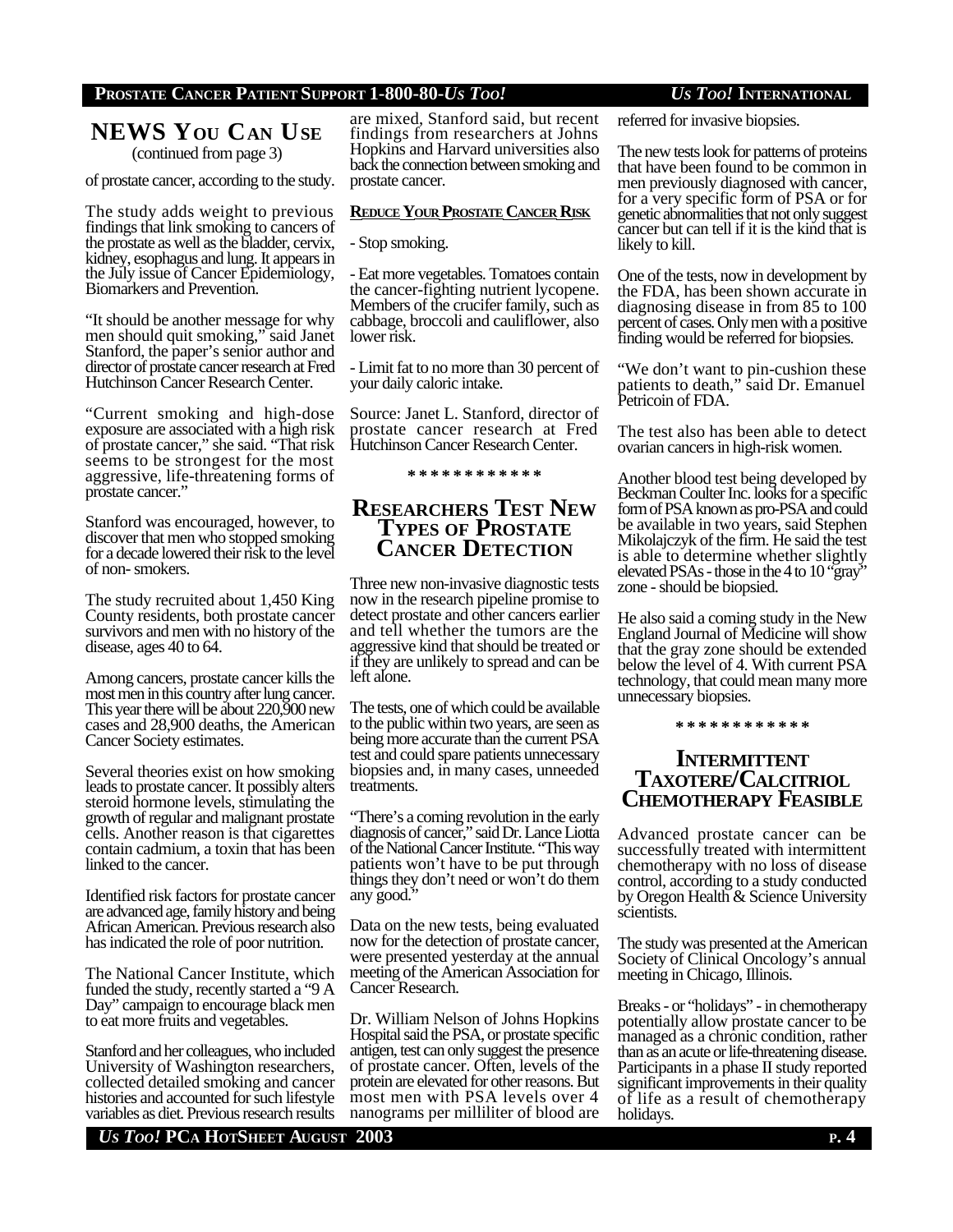"Our data, while preliminary, suggest that intermittent chemotherapy is safe and that the cancer retains its sensitivity to treatment," said Tomasz M. Beer, MD, an oncologist at the Oregon Health & Science University (OHSU) Cancer Institute in Portland, Oregon, and lead investigator of the study.

Prostate cancer is the most common malignancy among men and the second leading cause of cancer death in men in the United States. Overall, roughly one in six American men will develop prostate cancer during his lifetime.

The optimal duration of chemotherapy treatment for patients with androgenindependent prostate cancer (AIPC) is unknown. In many studies of newer chemotherapy drugs, patients are treated until the disease progresses or until the side effects become intolerable. For patients who are responding to the chemotherapy, however, continuous treatment may be exposing them to unnecessary toxicity.

"Newer chemotherapy drugs are effective, but side effects accumulate when these drugs are used for prolonged periods of time. It is unrealistic to continue the treatment indefinitely," Beer said. "This study sought to answer the question: Is it feasible to stop and start chemotherapy for patients who are responding well to the treatment?"

In the context of a phase II study of calcitriol plus docetaxel (Taxotere) for AIPC, Beer developed and tested an intermittent chemotherapy protocol. A primary criterion for inclusion in the study was a positive response to treatment measured by a prostate-specific antigen (PSA) of less than 4 ng/ml. PSA is a protein made only by prostate cells. Certain prostate conditions, including prostate cancer, can cause high levels of PSA in the blood. PSA blood levels are monitored to help predict the presence and progression of prostate cancer.

These patients were then given the option to select intermittent chemotherapy or to continue the existing treatment protocol. For patients electing chemotherapy holidays, the study protocol required resumption of treatment if a patient's PSA measurement rose by 50% or more and at least 1 ng/ml, or if other key indicators of disease progression were observed.

Of the 37 patients enrolled in the phase II study, 11 responded to chemotherapy to

### the degree necessary to meet criteria for inclusion in the study. Median treatment length for these men was 45 weeks. Eight of the 11 eligible men, ranging in age from 46-82, chose to suspend their chemotherapy. Of these 8 men, the median length of the treatment holiday was 20 weeks with individual lengths ranging from 13-43 weeks.

Chemotherapy treatment was resumed for seven patients, while one patient remains on the initial treatment holiday after 43 weeks. Of the seven patients who resumed chemotherapy treatment, three remain on an intermittent therapy protocol, mixing chemotherapy treatment with holidays. In all cases, PSA levels stabilized or dropped once chemotherapy resumed.

"Our data suggest that giving chemotherapy intermittently is safe because there was no loss of disease control in any of the patients," Beer said.

Analysis of quality of life data collected during the study revealed that the chemotherapy holiday was associated with improvement of fatigue as well as a trend toward improvement of shortness of breath, increased appetite, and decreased diarrhea, although there was a slight worsening of pain reported by some study participants.

"Instead of treating patients continuously, we can reduce their exposure to chemotherapy to allow them to have a better quality of life," Beer said. "This study suggests that a follow-on clinical trial with more patients to further investigate intermittent chemotherapy for the treatment of AIPC is warranted."

#### **\* \* \* \* \* \* \* \* \* \* \* \***

## **MISO SOUP INHIBITS BREAST, PROSTATE CANCER**

Nichimo Co. has confirmed in joint research with Harvard University that fermented soybean extract inhibits the progress of breast and prostate cancer.

Nichimo, a Japanese diversified fishery and foods-related company, reported the findings at the AACR Conference.

Nichimo's findings come on the heels of a recent report by a Japanese Health Ministry research unit that consumption of Japanese miso soup, made of fermented soybeans, can reduce the risk of breast cancer.

## *US TOO!* **INTERNATIONAL VISIT US ON THE INTERNET AT WWW.USTOO.ORG**

The joint team found that the growth of experimentally cultured cancer cells was substantially reduced when isoflavone, an antibacterial component of the soybean extract, was applied.

The group used an enzyme to make aglycon, or sugar-free, isoflavones to help absorption by the cells. Isoflavones are usually conjugated with sugar, making absorption difficult.

According to Nichimo, Japanese miso, or soybean paste, contains isoflavones in the form of aglycon, due to the workings of malt, but isoflavones in tofu or natto, the two other traditional Japanese foods made from soybeans, stay conjugated with sugar.

Nichimo has sold dietary supplements that contain aglycon isoflavones since 2001.

**\* \* \* \* \* \* \* \* \* \* \* \***

## **TRENDIN ONCOLOGY MOVESTOWARD TAILORING TUMOR THERAPIES**

*The Orange County Register, Calif.*

The smartest approach to fighting cancer might just be... to fight cancer.

Doctors at the American Association for Cancer Research conference in Washington, D.C., heard about a new approach to an old and disparaged form of cancer treatment: customizing medicine directly to an individual tumor.

The idea is to target treatment directly to the tumor cells, often sparing healthy cells the worst of chemotherapy's damage. This is one of several approaches to "designer" therapies expected to be discussed at the conference. It highlights a push in oncology toward protecting patients against drugs and treatments that though successful for some people won't work for others.

Oncologists say they often prescribe patients one standard chemotherapy regimen after another, until they find the one that works. This can expose patients to the side effects of chemotherapy — hair loss, vomiting, weakness — without showing any cancer-killing results.

Research led by Dr. Robert Nagourney of Long Beach Memorial Hospital suggests that the guesswork can be done in a laboratory instead.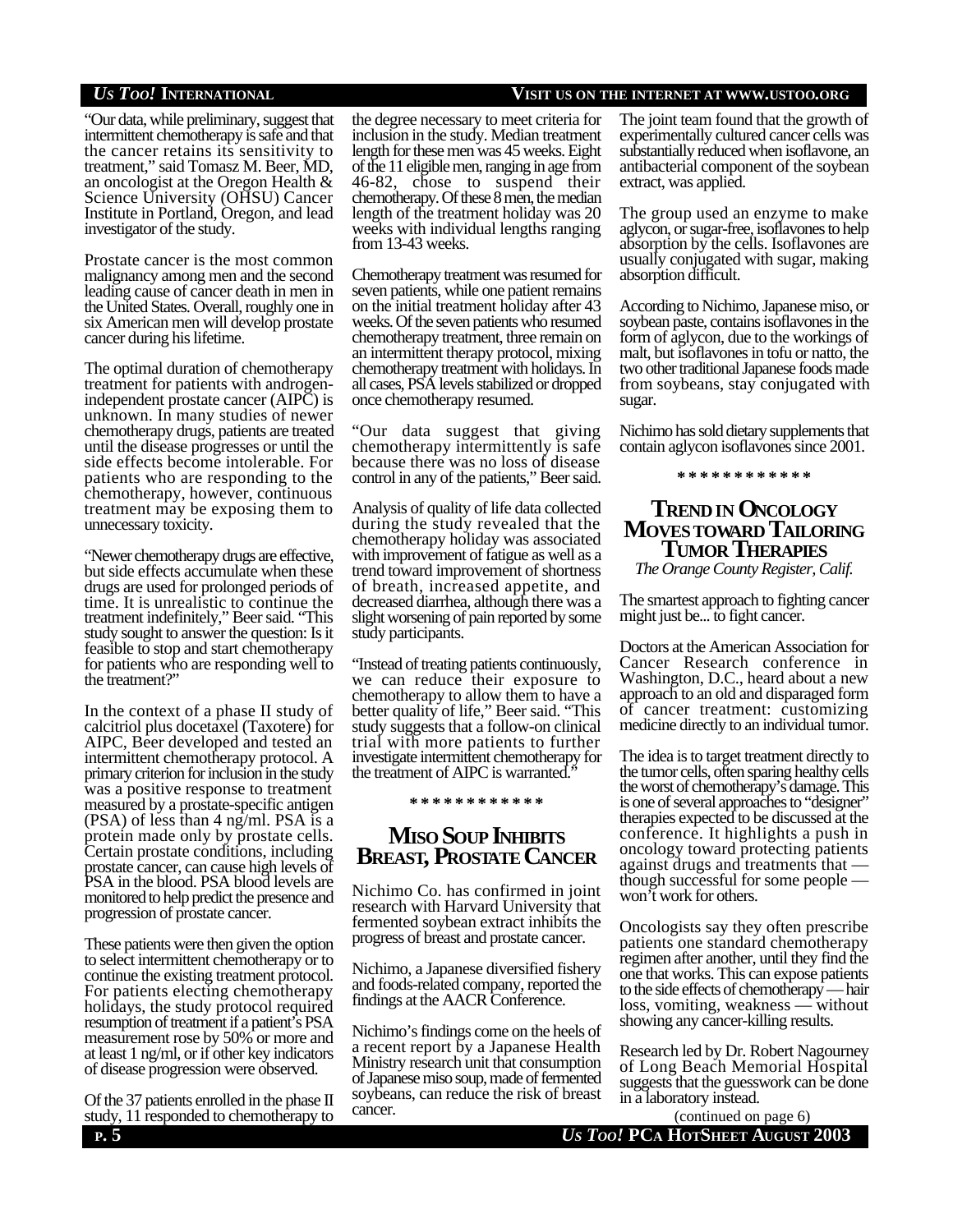## **PROSTATE CANCER PATIENT SUPPORT 1-800-80-***US TOO! US TOO!* **INTERNATIONAL**

## **NEWS YOU CAN USE** (continued from page 5)

"Once you've figured out what makes the cancer tick, it's a lot easier to kill it," said Nagourney, who is also an adjunct associate professor of pharmacology at the University of California, Irvine.

Nagourney's lab essentially takes pieces of tumor tissue, applies different chemotherapy treatments to it and examines the results to see which drug or combination of drugs does the best job killing the tumor cells. The tactic of using biopsied cells to predict which cancer treatments will work best for a patient is 30 years old. But Nagourney says those older tests failed because scientists looked to see which drugs inhibited the cancer cells' growth, not which chemotherapies actively killed the tumor cells.

"We had an erroneous understanding of cancer biology," Nagourney said. "Cancer isn't growing faster than other cells, it's just dying slower. We realized, 'Why don't we connect drugs to patients by what kills their cells, not by what slows them down?'" *Killing Cancer Kindly* - This new twist of an old approach appears to be working.

In a study published last year in the journal Gynecologic Oncology, for instance, a team of researchers tested how well women with relapsed ovarian cancer would respond to a combination of a pancreatic cancer drug and an ovarian cancer drug. They found the combination worked on a number of women, and that Nagourney's approach to testing cells in petri dishes predicted which women would respond to the drugs and which wouldn't.

"At first I was pretty skeptical, but we had patients who I thought were going to die, and suddenly they're walking into my office" months later, said Dr. Philip J. DiSaia, director of the division of gynecologic oncology at UCI, who participated in the ovarian cancer clinical trial.

"The other techniques haven't been terribly successful because they tell you which drugs are definitely not good. But this was a prediction of what would work," he said.

Mike Cook, 51, of Brea was diagnosed in January with metastatic pancreatic cancer, a disease that kills 96 percent of

its victims. He was sure the diagnosis was a death sentence. A few months later, he was on the road to remission, hanging new windows in his home and taking vacations with his wife and kids. Nagourney is treating Cook with a combination of drugs commonly used to fight lung, pancreatic, breast and colorectal cancers.

*'A rational therapy'* "I started to feel better almost immediately. I didn't have the throwing up, the hair loss," said Cook, who has had more than eight rounds of treatment. "It is taxing, but it's not nearly the image of chemotherapy we've all seen so many times. It feels like it's a rational therapy, and I'm not buckling under the strain of it."

Nagourney isn't the only researcher trying to find gentler, more targeted approaches to killing cancer. UCI urologist Dr. David Ornstein's work on proteomics, or the analysis of blood proteins, will also be presented at the AACR conference today. His work focused on detecting prostate cancer by looking at protein patterns in the blood.

Men who are suspected of having prostate cancer often undergo needle biopsies of their prostate to check for the disease. Researchers tested the blood of men who had had needle biopsies and found that the blood test could have saved 67 percent of the men who didn't have cancer from having to undergo the painful biopsy.

While this study focused on diagnosis, Ornstein said proteomics might also be used to predict which treatments would work for individual cancer patients.

Researchers at the University of North Carolina have started a clinical trial to test the technology in finding fitting therapies for ovarian cancer patients.

"If you use targeted therapy, meaning you're only treating patients who will benefit from the treatments, you'll eliminate patients from having undue side effects without any benefit," Ornstein said.<br>"The problem with standard problem with standard chemotherapy is that it's like taking a machine gun and shooting everything in the way and hoping you get the cancer cells along with that."

While doctors seek the best way to match existing drugs to individual tumors, they also believe that emerging technologies will help find better, safer drugs to kill cancer.

Comparing current chemotherapy with the arsenic treatments once given for syphilis, Nagourney said, "Up until now, we've been indiscriminately poisoning healthy cells. Once you could identify a unique aspect to the (syphilis) bacteria, you could come up with penicillin," he said. "We are on the verge of developing penicillin for cancer.

#### **\* \* \* \* \* \* \* \* \* \* \* \***

## **GENETIC TEST SHOWS PROMISE FOR EARLY PROSTATE CANCER DETECTION**

Results of a study in the July 2003 issue of European Urology suggest that a noninvasive genetic test could soon aid the diagnosis of prostate cancer.

Early detection of prostate cancer, the second largest cause of cancer deaths among men in western countries after lung cancer, is essential for effective treatment. A blood test that detects prostate-specific antigen (PSA) is limited as up to 70% of subsequent biopsies of prostate tissue are negative. Genetic tests could provide more specific indications of malignant disease.

Various genes are implicated in the development of prostate cancer. The gene DD3PCA3 is the most prostate cancerspecific gene, and is strongly overexpressed in more than 95% of primary prostate cancer specimens and in metastatic prostate cancer (cancer that has spread to other parts of the body).

Jack Schalken from the University Medical Center Nijmegen, the Netherlands, and colleagues investigated whether assessment of DD3PCA3 in urinary sediments could provide a more reliable indicator of prostate cancer than PSA testing.

After confirming that detection of DD3PCA3 was a reliable indicator of malignant disease, the investigators studied 108 men with a PSA value suggesting possible prostate cancer. Prostate cancer was confirmed in 24 men after biopsy; 16 of these had urinary sediments positive for the DD3 PCA3 gene - a test sensitivity of 66%. The genetic test was also found to be nearly 90% reliable in confirming negative results.

"This genetic test offers great promise as a non-invasive diagnostic tool for the detection of prostate cancer, and its high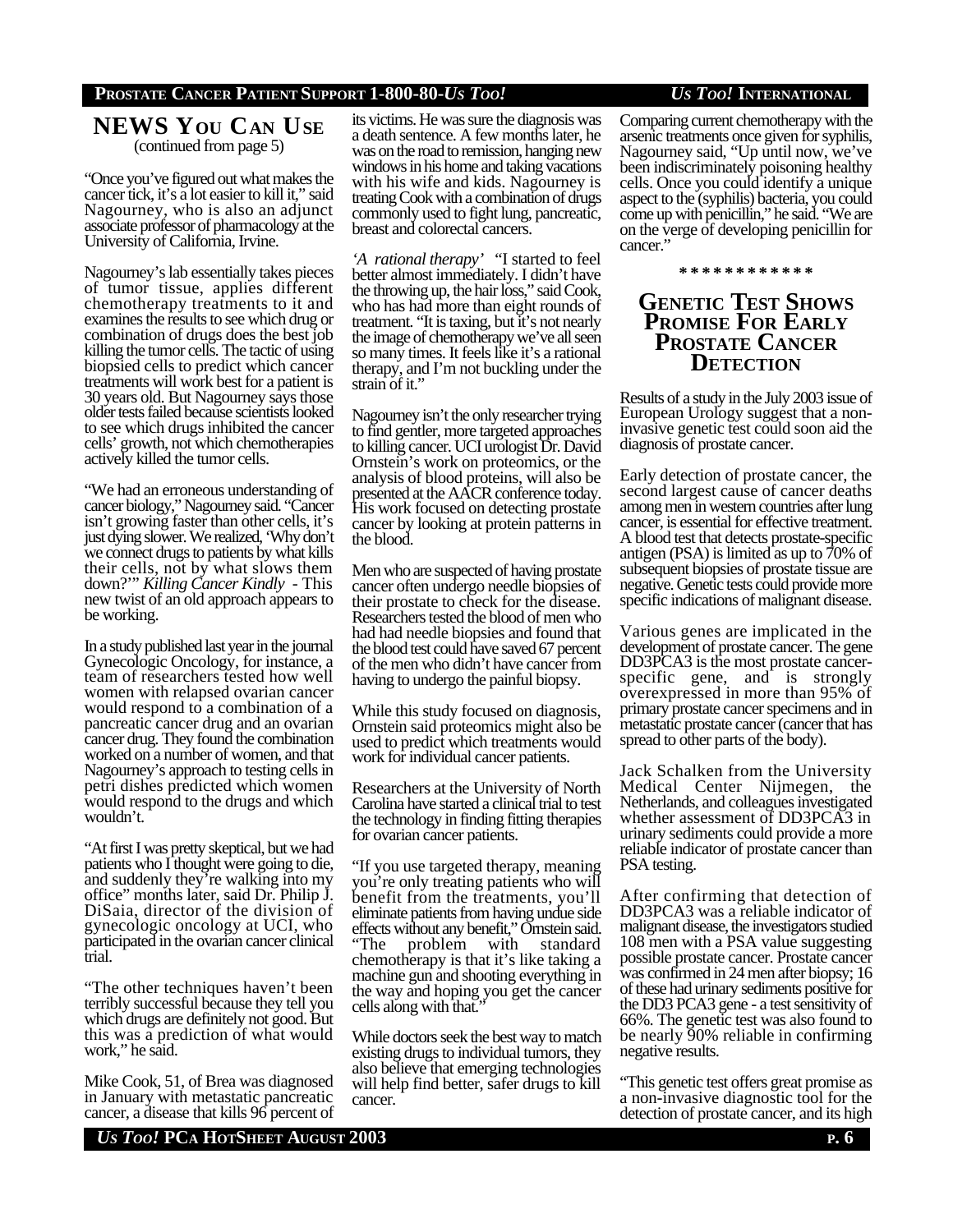negative predictive value should reduce the need for biopsy," said Schalken. "Future multi-center studies using this test should provide the first basis for the use of molecular diagnostics in clinical urological practice to aid the diagnosis of prostate cancer."

In an accompanying editorial, Zoran Culig from the University of Innsbruck, Austria, concluded, "For a practicing urologist, the most important repercussion of the data from this study is the fact that, on the basis of a non-invasive diagnostic DD3 test, the number of repeated biopsies in patients with PSA levels  $>3$  ng/ml might be considerably reduced."

**\* \* \* \* \* \* \* \* \* \* \* \***

## **ANTI-PROLIFERATIVE EFFECTS OF D-LIMONENE ON HUMAN PROSTATE CARCINOMA CELLS**

*AACR -* Abstract Number: 4773

Prostate cancer is clinically diagnosed in 1 of every 11 men in the United States and one-third of those diagnosed will eventually develop metastatic form of the disease. Prostate cancer often progress from a hormone-sensitive, non-metastatic phenotype to a hormone-insensitive and chemotherapy-resistant phenotype with highly invasive and metastatic growth properties. Most prostate cancers respond initially to androgen ablation however, the residual androgen-insensitive cells recolonize, expand and ultimately establish hormone-resistant state. Also, at the time of clinical diagnosis most prostate cancers represent a mixture of androgen-sensitive and androgen-insensitive cells. Therefore, the key to the control of prostate cancer appears to lie in the elimination of both types of cells through mechanism-based preventive or therapeutic approaches. D-limonene, a plant-derived monocyclic monoterpene commonly present in orange and other citrus peel oil has shown promise in the prevention or therapy of some cancer types. Dlimonene is probably present in high levels in the Mediterranean diet and may be an important component in putative cancer-preventive effect of such diet. Employing LNCaP as androgen-sensitive and DU145 as

## *US TOO!* **INTERNATIONAL VISIT US ON THE INTERNET AT WWW.USTOO.ORG**

androgen-insensitive human<br>prostate carcinoma cells, prostate carcinoma specifically we first established the anti-proliferative effects of Dlimonene and then determined the mechanism of its action. Dlimonene (1-10 mM) treatment resulted in dose- and timedependent (i) inhibition of cell growth, (ii) decrease in mitochondrial activity, (iii) induction of necrosis in both cell types. D-limonene treatment (1-10 mM) showed minimal signs of apoptosis in both cell types and did not significantly affect the distribution of cells among different phases of the cell cycle. These effects were found to correlate with a shift in Bax/Bcl2 ratio towards cell death in both cell types irrespective of the androgen association. Taken together, this is the first study suggesting that D-limonene could be developed as an anti-cancer agent against prostate cancer.

#### **\* \* \* \* \* \* \* \* \* \* \* \***

**SULFORAPHANE, A NATURALLY OCCURRING AGENT IN CRUCIFEROUS VEGETABLES, INHIBITS PROLIFERATION OF HUMAN PROSTATE CANCER CELLS BY INDUCING APOPTOSIS AND CAUSING CELL CYCLE ARREST**

### *AACR -* Abstract Number: 972

Sulforaphane is a member of the isothiocyanate (ITC) family of chemopreventive agents that are abundant in cruciferous vegetables, such as broccoli, watercress and so forth. ITCs, including sulforaphane, are highly effective in affording protection against chemically induced cancers in experimental animals. Moreover, epidemiological studies have indicated that increased consumption of cruciferous vegetables is associated with a statistically significant reduction in the risk for cancers of various anatomical sites, including prostate cancer. We, therefore, hypothesized that sulforaphane may inhibit proliferation of prostate cancer cells. In the present study, we tested this hypothesis by determining

antiproliferative effects of sulforaphane against PC-3, LNCaP and DU-145 human prostate cancer cells. Proliferation of all above mentioned cell lines was significantly retarded in the presence of sulforaphane in a dose-dependent manner. Sulforaphane was more or less equally effective against androgen-dependent (LNCaP) and androgen-independent (PC-3 and DU-145) cells.  $\angle$  A 24 h exposure of PC-<br>3 and DU-145 cells to 40 M 3 and DU-145 cells to  $40$ sulforaphane resulted in accumulation of cells in G2/M phase, which was accompanied by a decrease in G0/G1 phase cells. In contrast, sulforaphane treatment of LNCaP cells resulted in G0/G1 phase arrest. Sulforaphanemediated growth inhibition of all 3 cell lines was associated with apoptosis induction that was characterized by an increase in Annexin V positive cells and increased formation of histoneassociated DNA fragments. While the mechanism(s) for sulforaphanemediated G2/M arrest and apoptosis induction in LNCaP or DU-145 cells remains to be elucidated, a 24 h exposure of PC-3 cells to 40 \_ M sulforaphane resulted in a marked decrease in the expression of several proteins that are critical for G2/M progression, including cyclinB1, Cdc25B, and Cdc25C. The expression of Cdk1 was not affected by sulforaphane treatment. Western blot analysis using lysate from sulforaphane treated  $(40 \, \text{M})$  PC-3 cells indicated a significant reduction in the expression of anti-apoptotic protein Bcl-2 compared with controls. In addition, the expression of proapoptotic protein Bax was increased significantly in sulforaphane treated PC-3 cells relative to DMSO treated controls. Activation of caspase-3 was also observed in sulforaphane treated PC-3 cells. In conclusion, the results of the present study indicate that sulforaphane is an effective inhibitor of the proliferation of human prostate cancer cells irrespective of their sensitivity to androgen. It is conceivable that sulforaphane, and possibly other naturally occurring ITCs, may be used for prevention and/ or treatment of human prostate cancer.

*You can access more than 100 prostate cancer related Abstracts from the 2003 AACR Conference at: http://aacr03.agora.com/planner/*